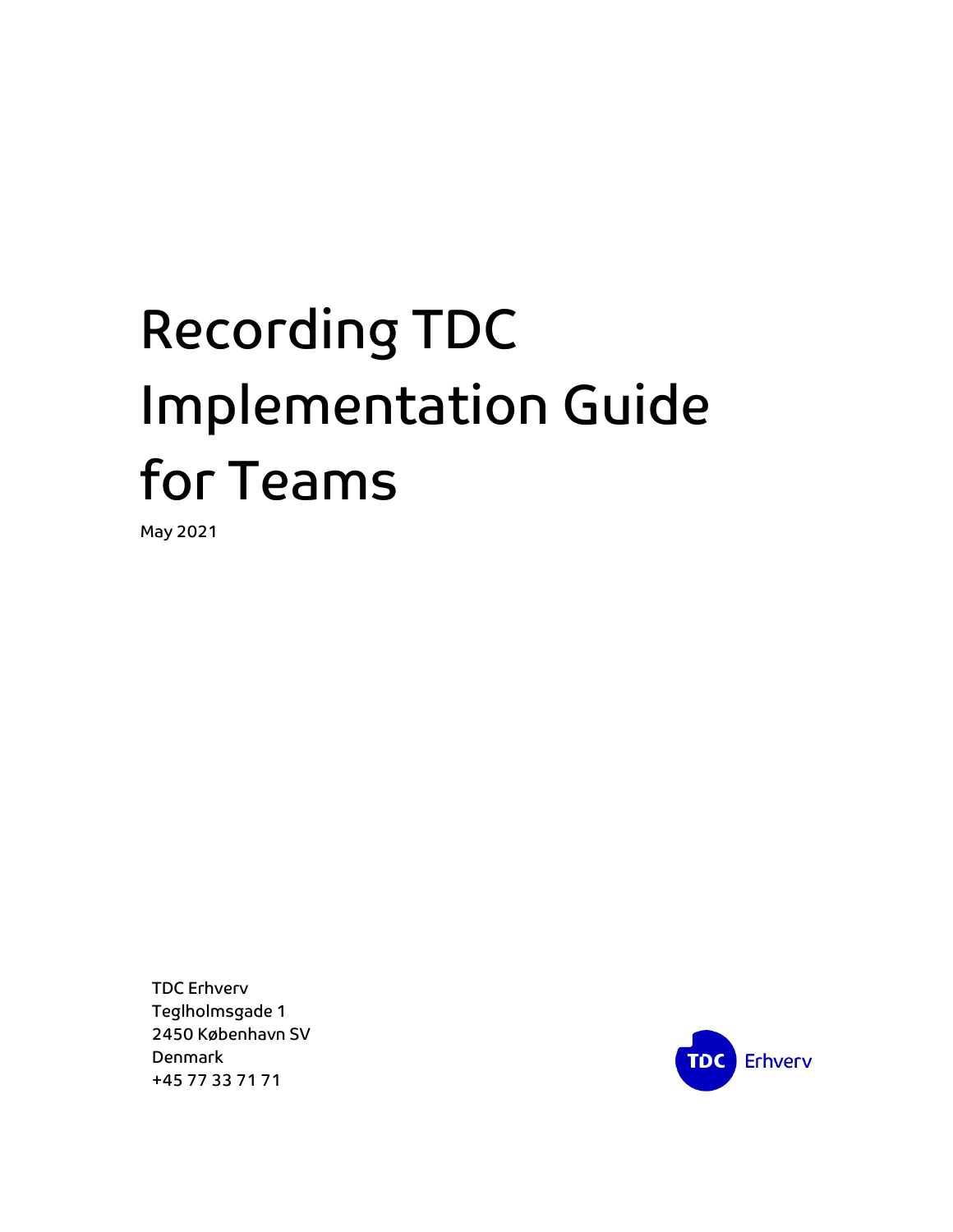

# Content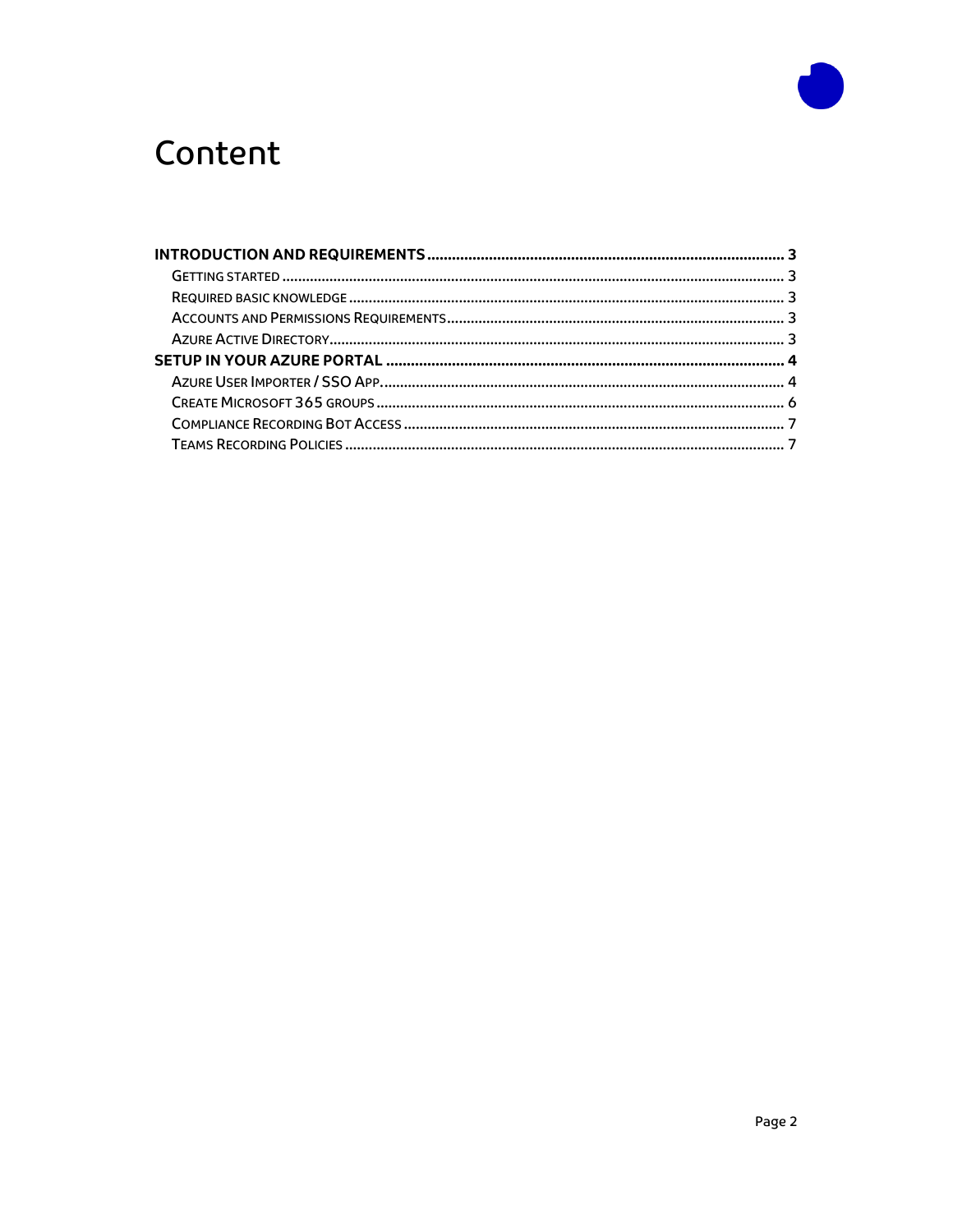

## <span id="page-2-0"></span>**Introduction and requirements**

This document describes the how to setup your Office 365 and Azure environment to start using the Recording TDC Solution for Teams.

## <span id="page-2-1"></span>**Getting started**

To start using the services in the Recording TDC solution for Teams you have to some basic setup of your Office 365 and Azure environment, this includes:

1. Register an App that handles the user logins towards the Recording TDC **Solution** 

### <span id="page-2-2"></span>**Required basic knowledge**

The installation procedure requires that you have detailed knowledge of the existing IT-environment and detailed knowledge of the Teams deployment in Azure.

#### <span id="page-2-3"></span>**Accounts and Permissions Requirements**

The person performing the configuration tasks for the customer in Azure needs to have sufficient permissions in Azure to add applications in "App registrations". For example the Global Admin role.

# <span id="page-2-4"></span>**Azure Active Directory**

The following table outlines the information that will get imported from the Azure directory to Recording TDC solution. It is highly important that the informations in Azure AD are correct and completed as it could affect the use of the Recording solution.

| <b>Azure field name</b> | <b>Field in Recording</b> |
|-------------------------|---------------------------|
| DisplayName             | Name                      |
| Mail                    | E-Mail                    |
| SipProxyAddress         | TelephoneNumber           |
| UserPrincipalName       | UserName                  |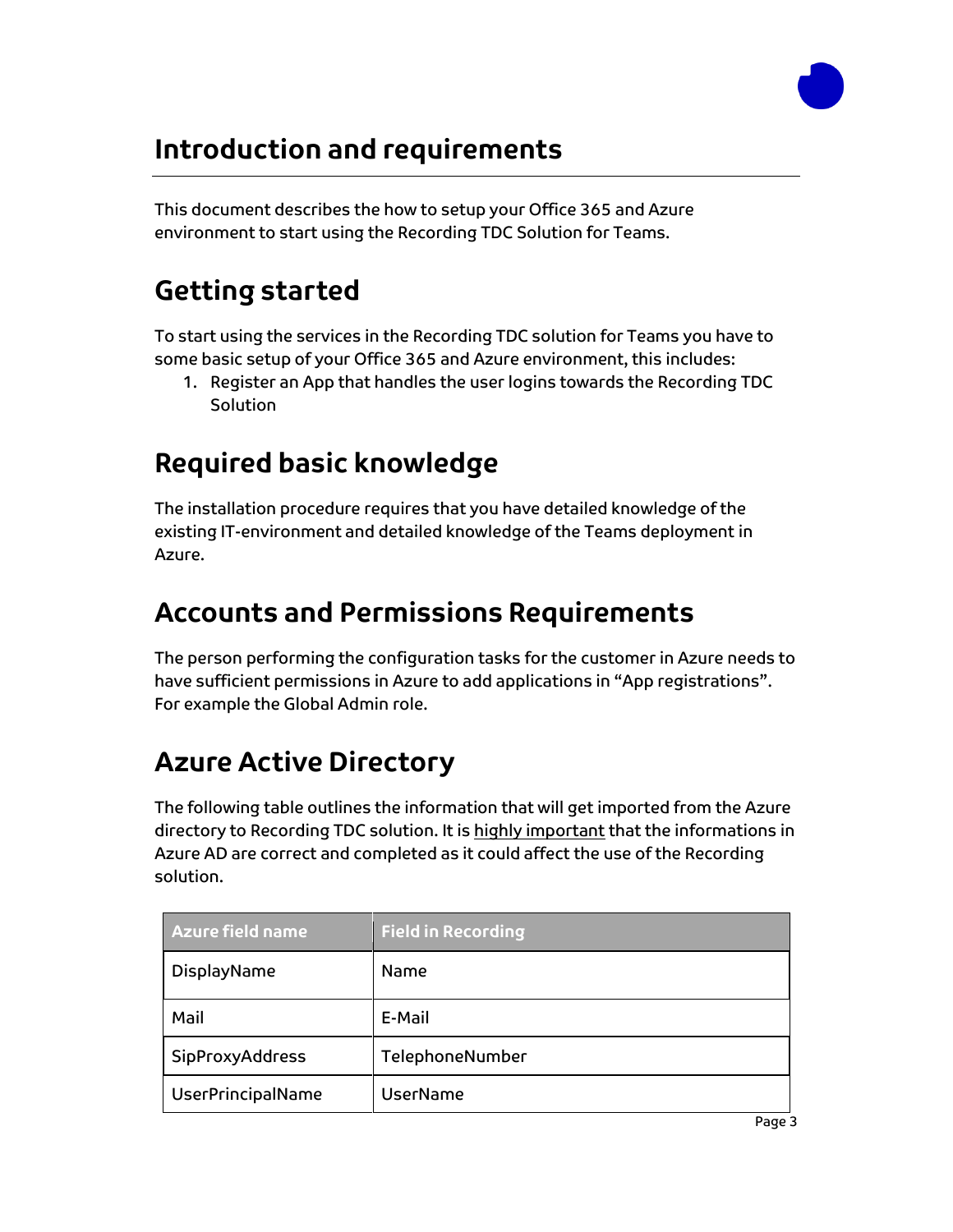

#### <span id="page-3-1"></span><span id="page-3-0"></span>**Azure User Importer / SSO App.**

You will need to register an App to open up for the import of user information and SSO functionality to the Recording TDC solution. This is done under **App registrations** in the Azure portal.

Follow the steps below.

- 1. Log on to your Azure portal and go to Azure Active Directory and then click on **App registrations**.
- 2. Select **New registration**.



3. Add the Name: "**NuudayRecording**"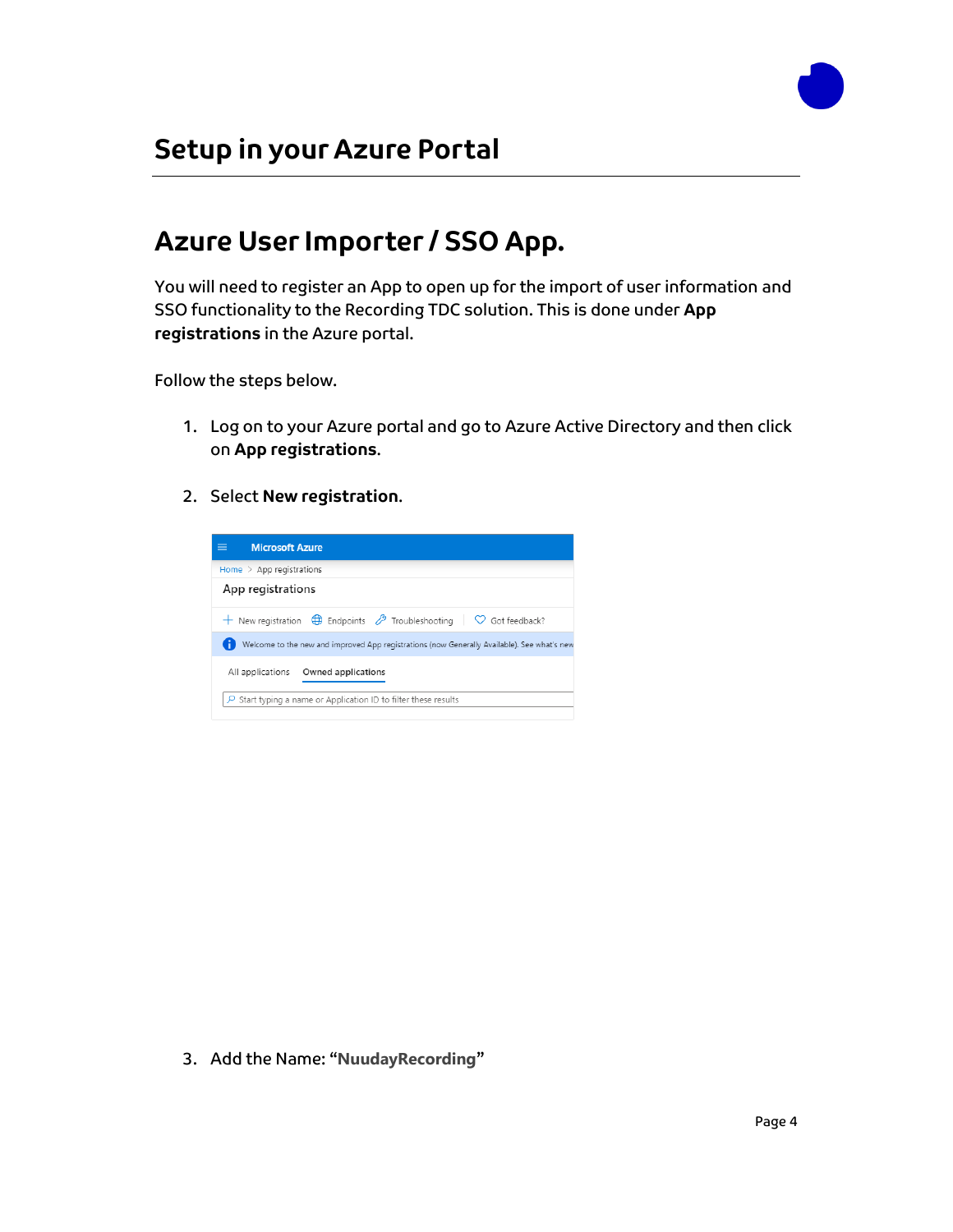

| Home $>$ mynuuday $>$                                                                                                              |
|------------------------------------------------------------------------------------------------------------------------------------|
| Register an application                                                                                                            |
|                                                                                                                                    |
| * Name                                                                                                                             |
| The user-facing display name for this application (this can be changed later).                                                     |
| NuudayRecording                                                                                                                    |
|                                                                                                                                    |
| Supported account types                                                                                                            |
| Who can use this application or access this API?                                                                                   |
| Accounts in this organizational directory only (mynuuday only - Single tenant)<br>⊙                                                |
| Accounts in any organizational directory (Any Azure AD directory - Multitenant)                                                    |
| Accounts in any organizational directory (Any Azure AD directory - Multitenant) and personal Microsoft accounts (e.g. Skype, Xbox) |
| Personal Microsoft accounts only                                                                                                   |
| Help me choose                                                                                                                     |

4. Then click **Register**.



- 5. Take a note of the "Application (client) ID" and the "Directory (tenant) ID". Also make a note of the Azure tenant domain: eg. *tdcdk.onmicrosoft.com*. This will have to be provided to the responsible TDC representative who will configure the Recording TDC solution in the backend.
- 6. Go To Certificates and Secrets, and click new client secret, give it description "NuudayRecordingSecret", set expiration date to never. Copy the Value in the client secret for later use, it will be used by the TDC Representative for the configuration. Press **Add**.
- 7. Open the API permissions page, click **Add permission** and choose Microsoft Graph and choose **Application permission**, select the permission **Directory.Read.All**, and click **Add permission**.
- 8. This permission will be used to read users and groups, for automatic synchronization of users.
- 9. Click **Grant admin consent** and **Yes** to verify.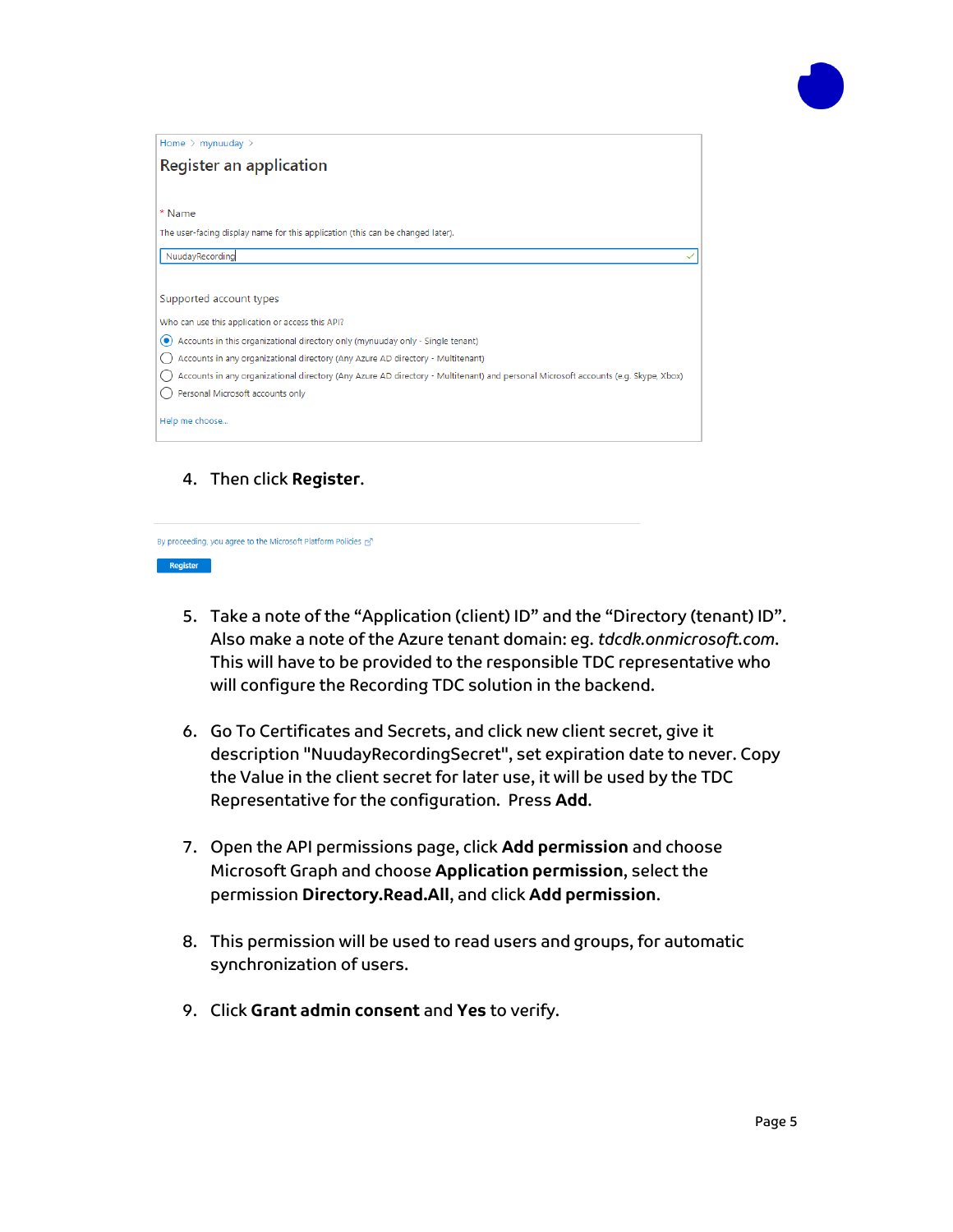

- 10. Click **Authentication** -> **Add a platform** and choose **Web**. Insert "https://teams-recording.ontdc.net/sso-response.php" into the redirect URI's.
- 11. The app is now created.

#### <span id="page-5-0"></span>**Create Microsoft 365 groups**

Users that will be enabled for recording needs to be assigned a specific group. Users in this group will be able to log in to the TDC Recording webpage and listen to their own recordings.

Supervisors/admins that need to be able to listen to all recordings made by users, need to be a member of a specific group also.

To create a group in Microsoft 365/Azure follow the steps below.

- 1. Logon to Azure Active Directory via portal.azure.com
- 2. Click on **Groups**
- 3. Click on **New group**.
- 4. Enter the following
	- a. **Group Type:** Microsoft 365
	- b. **Group Name:** NuudayRecordingSupervisedUsers
	- c. **Group email address:** NuudayRecordingSupervisedUsers

#### **New Group**

| Group type $*$ $\circledcirc$                                                 |                           |
|-------------------------------------------------------------------------------|---------------------------|
| Microsoft 365                                                                 | $\checkmark$              |
| Group name * 0                                                                |                           |
| NuudayRecordingSupervisedUsers                                                |                           |
| Group email address * 0                                                       |                           |
| NuudayRecordingSupervisedUsers                                                | @mynuuday.onmicrosoft.com |
| Group description $\mathbb O$                                                 |                           |
| Enter a description for the group                                             |                           |
| Azure AD roles can be assigned to the group (Preview) (i)<br>Yes<br><b>No</b> |                           |
| Membership type $\star$ $\circledcirc$                                        |                           |
| Assigned                                                                      | $\check{ }$               |

5. Send the Group names to your TDC Erhverv representative.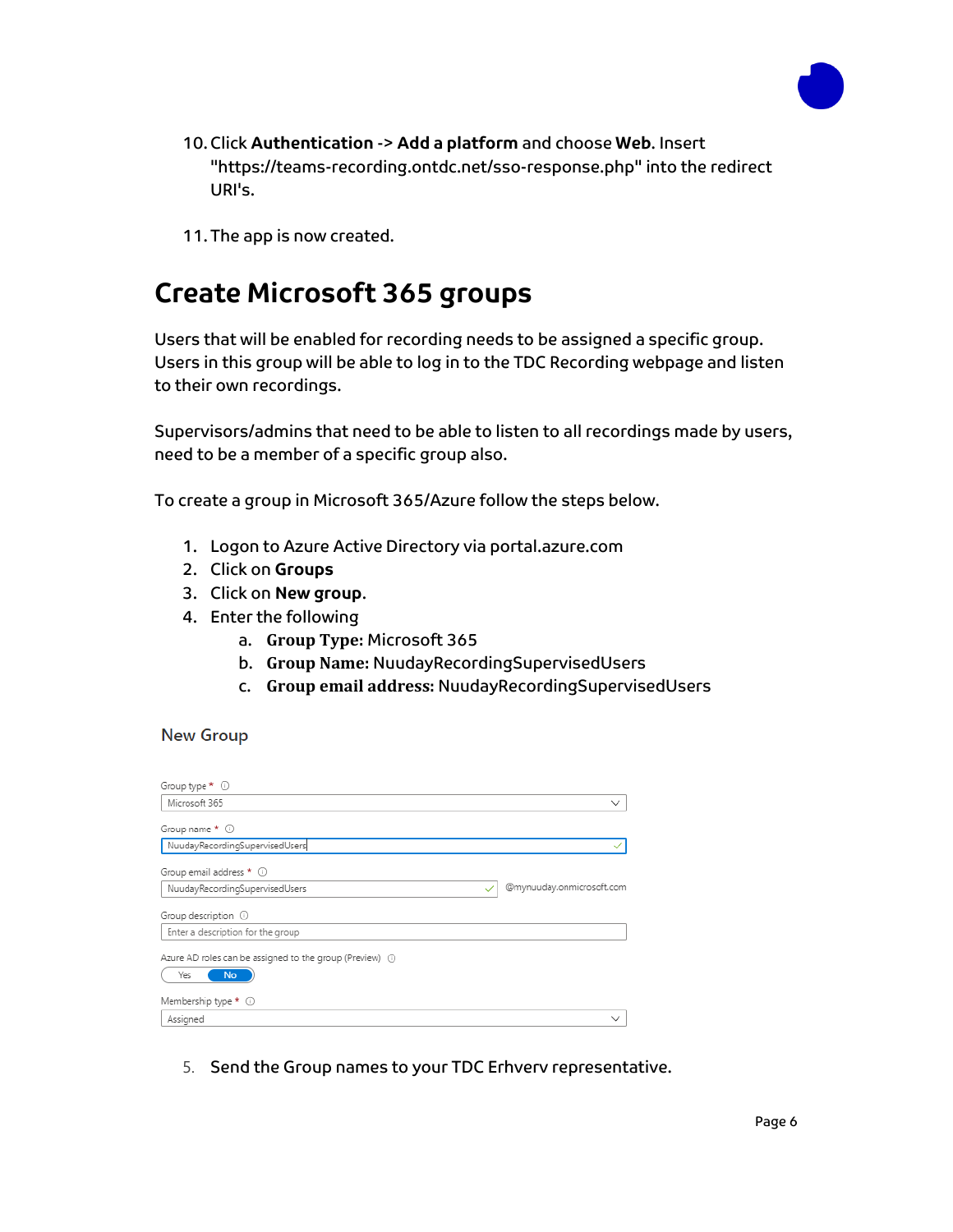

#### <span id="page-6-0"></span>**Compliance Recording Bot Access**

Before Nuuday recording bot can access and record Teams conversations call is need to be granted access, follow the steps below.

- 1. Login to Microsoft 365 with powershell, use the cmdlet below.
	- a.  $\text{Scredential} = \text{Get-Credential}$ Import-Module SkypeOnlineConnector \$sfboSession = New-CsOnlineSession -Credential \$credential Import-PSSession \$sfboSession -AllowClobber
- 2. Create a Application instance that will communicate with TDC recording backend. Run the cmdlet below. Eg. The UserPrincipalName can be anything you like it is not used by TDC.
	- a. New-CsOnlineApplicationInstance -UserPrincipalName <recorder@company.com> -DisplayName "Nuuday Teams Recorder" -ApplicationId "1c8d020e-145a-4f7a-a650-b21ffa3c16e4"
	- b. The system will reply and output on the screen a new object id of the created object. We will need to use this object id in the next command and further commands, run the cmdlet below.
	- c. Sync-CsOnlineApplicationInstance -ObjectId <objectId>
- 3. Granting Access to the Nuuday recording bot, as a customer Office 365 Tenant admin opne the link below.
	- a. [https://login.microsoftonline.com/common/adminconsent?client\\_i](https://login.microsoftonline.com/common/adminconsent?client_id=1c8d020e-145a-4f7a-a650-b21ffa3c16e4) [d=1c8d020e-145a-4f7a-a650-b21ffa3c16e4](https://login.microsoftonline.com/common/adminconsent?client_id=1c8d020e-145a-4f7a-a650-b21ffa3c16e4)
	- b. Click on the Accept button on the webpage.

#### <span id="page-6-1"></span>**Teams Recording Policies**

Users that need recording of conversations, needs to be assigned policies.

- 1. Run the cmdlet below and take note of the object id.
	- a. get-CsOnlineApplicationInstance -DisplayName "Nuuday Teams Recorder"
- 2. Run the cmdlet below
	- a. new-CsTeamsComplianceRecordingPolicy -Enabled \$true Description "Teams Recording Policy" -identity "NuudayRecording"